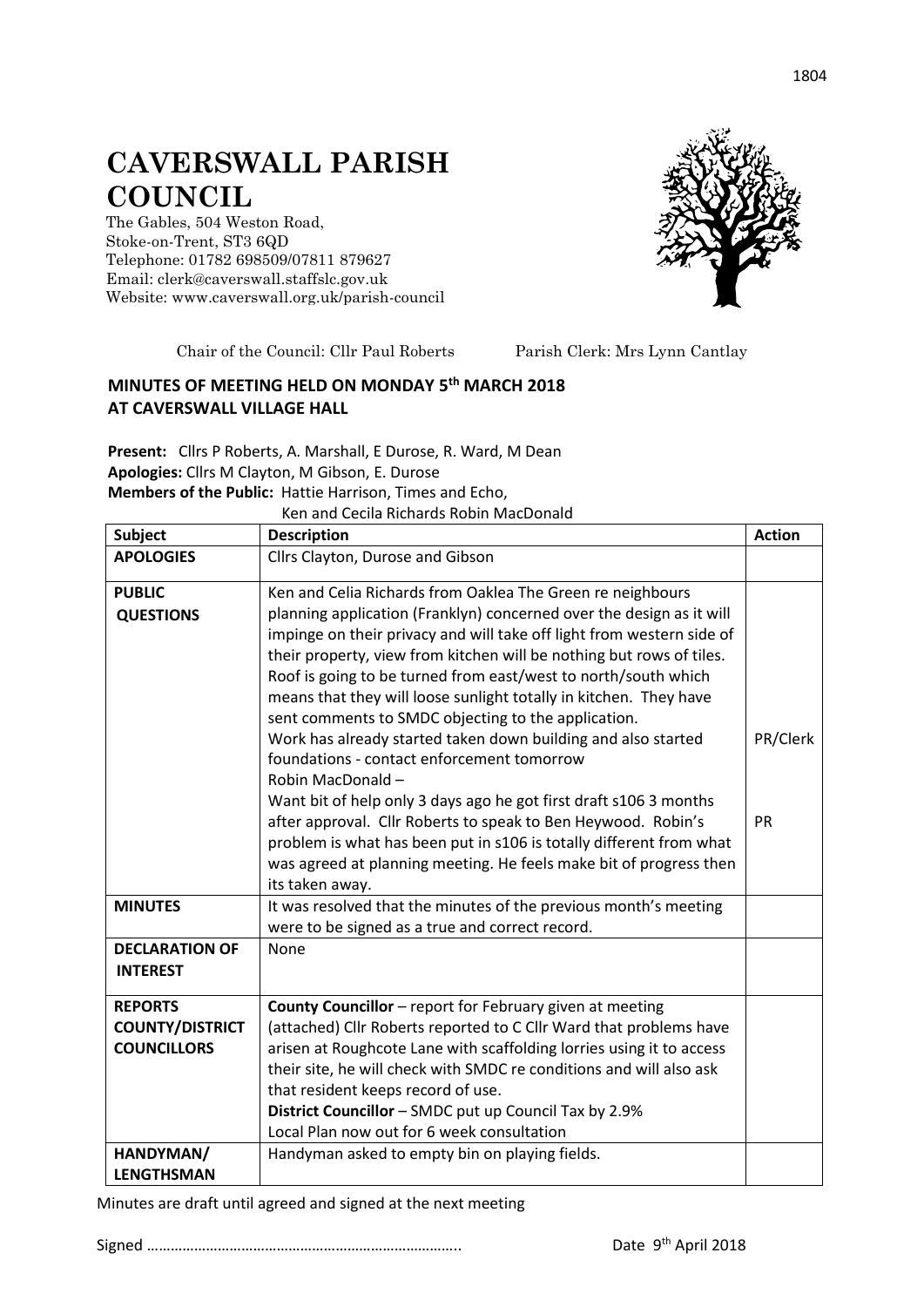| Subject                | <b>Description</b>                                                      | <b>Action</b> |
|------------------------|-------------------------------------------------------------------------|---------------|
|                        | <b>HIGHWAYS ISSUES:</b>                                                 |               |
| <b>MATTERS ARISING</b> | $29/18$ – Grids and Drains – no report                                  |               |
| <b>FROM PREVIOUS</b>   | 30/18-Footpaths - stile opposite Gravel Bank broken/rotted              | Clerk         |
| <b>MEETINGS</b>        | 31/18 - Village Signs - Caverswall                                      |               |
|                        | (17/18, 3/18, 160/17. 141/17, 126/17, 114/17, 101/17, 83/17)            |               |
|                        | Still waiting for reply from Mr Rushton                                 |               |
|                        | 32/18 Defibrillator - Locations/Installation                            |               |
|                        | (18/18, 5/18, 5/18, 162/17, 143/17, 128/17, 116/17, 103/17,             |               |
|                        | 87/17                                                                   |               |
|                        | Clerk has still not managed to contact owners of the kennel and         | Clerk         |
|                        | will now send letter                                                    |               |
|                        | Cllr Ward advised that the defibrillator could be replaced at the       |               |
|                        | Auctioneers Arms, Clerk to contact Chad Bloor.                          | Clerk         |
|                        | 33/18- Flag pole for the village                                        |               |
|                        | (19/18, 6/18, 162/17, 145/17, 130/17, 118/17, 105/17, 89/17)            |               |
|                        | Sent off for another quote                                              |               |
|                        | 34/18 - Memorial Oak tree on Playing Field                              |               |
|                        | (20/18, 8/18, 166/17, 156/17)                                           |               |
|                        | Alex M looked at it its and advised that it has an equilateral split in |               |
|                        | it which will eventually split totally but that it is safe at the       |               |
|                        | moment. He will keep an regular eye on the tree and report if it        |               |
|                        | gets worse. No remedial work can be done.                               |               |
|                        | 35/18 - Auctioneers Arms                                                |               |
|                        | Progressing very well still probably looking at first week in April to  |               |
|                        | open, advert gone out for Manager have received 4 replies so far.       |               |
|                        | Some financial boost on Saturday with an invesrment of                  |               |
|                        | £12,000.00. Still lot of work to do and still within budget for refit.  |               |
|                        | 36/18 - Speeding vehicles in Caverswall                                 |               |
|                        | (23/18, 13/18)                                                          |               |
|                        | On going issue.                                                         |               |
|                        | 37/18 - 7.5-ton restriction or Not suitable from HGV signs -            |               |
|                        | <b>Catchums Corner area</b>                                             |               |
|                        | (24/18, 14/18)                                                          |               |
|                        | Awaiting response from David Greatbach, C. Cllr Ward to chase           | <b>RW</b>     |
|                        | when he meets with him.                                                 |               |
|                        | 38/18 WW1 Centenary                                                     |               |
|                        | (27/18)                                                                 |               |
|                        | Cllr Durose sent in letter re funding towards FlowerC:\flower           |               |
|                        | Festival by Historical Society - All Councillors agreed that the PC     |               |
|                        | should apply for the funding.                                           |               |
|                        | Clerk also to look into the cost of the "Tommy" silluettes and          | Clerk         |
|                        | report back at next meeting                                             |               |
|                        | 39/18 Parking on verges on School Lane                                  |               |
|                        | (28/18)                                                                 |               |
|                        | Letter to be delivered to all houses in School which have a verge       |               |
|                        | outside their property.                                                 |               |
|                        | <b>Unresolved Items: none</b>                                           |               |
| <b>CORRESPONDENCE</b>  | <b>Bank Statement</b><br><b>TSB</b>                                     |               |
|                        | Re 24 <sup>th</sup> World Scout Jamberee<br><b>Niall Moss</b>           |               |

Minutes are draft until agreed and signed at the next meeting

Signed …………………………………………………………………….. Date 9